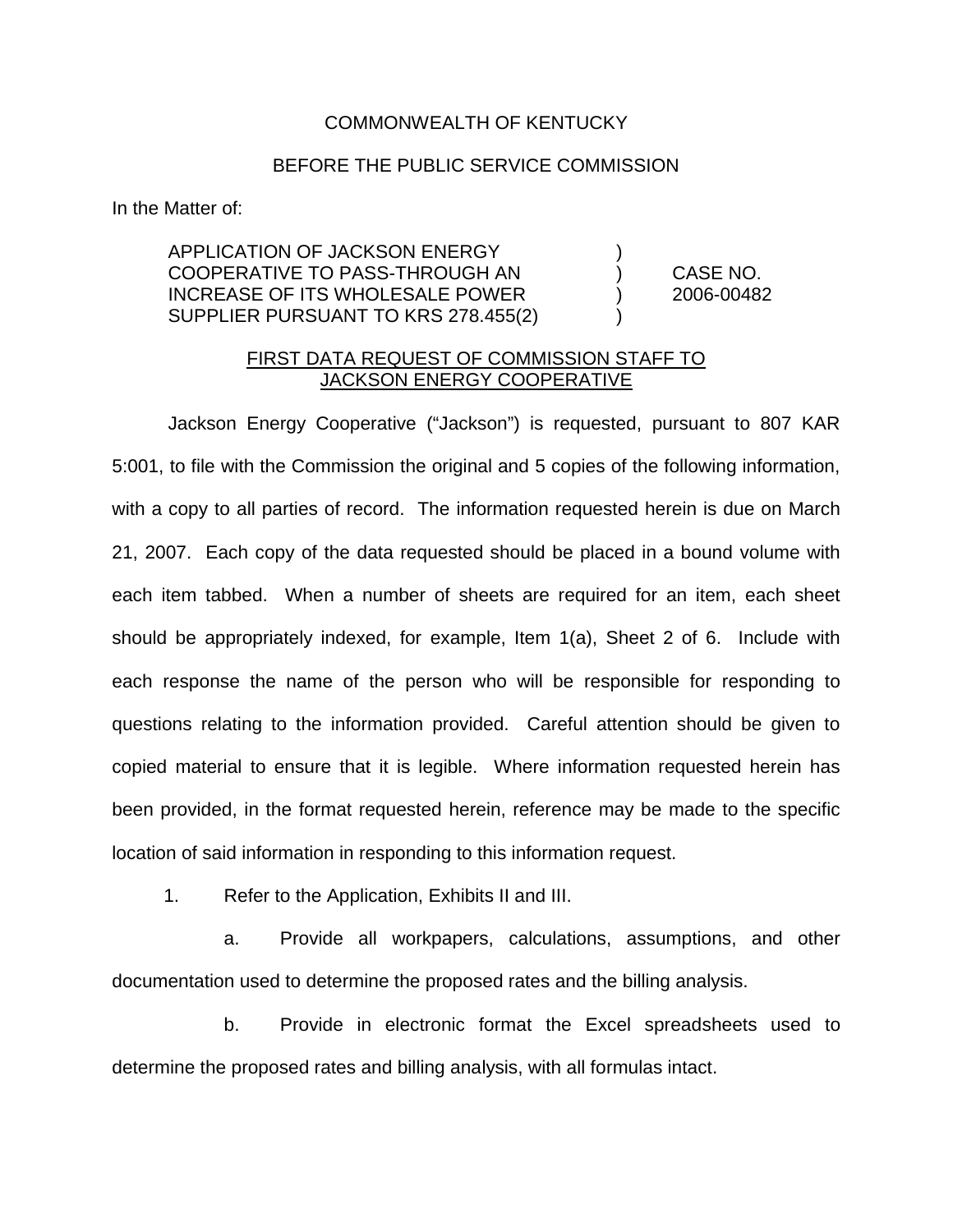2. KRS 278.455(2) provides that a distribution cooperative may change its rates to reflect a change in the rate of its wholesale supplier if the effects of an increase or decrease are allocated to each class and within each tariff on a proportional basis that will result in no change in the rate design currently in effect. 807 KAR 5:007, Section 2(2), provides that the distribution cooperative shall file an analysis demonstrating that the rate change does not change the rate design currently in effect and the revenue change has been allocated to each class and within each tariff on a proportional basis. In the cover letter to its Application, Jackson states:

In each instance, the retail rates for a particular class have been developed in a manner that is consistent with the method proposed by EKPC. The proposed rate design structure at retail does not change the rate design currently in effect and is consistent with the rate design methodology used at wholesale.

a. For each retail Rate Schedule listed in Exhibit II of the Application, identify the corresponding wholesale Rate Schedule of East Kentucky Power Cooperative, Inc.

b. Would Jackson agree that KRS 278.455(2) and 807 KAR 5:007, Section 2(2), require that increases or decreases in rates from the wholesale supplier must be allocated to each retail class and within each retail tariff on a proportional basis? Explain the response.

c. Would Jackson agree that KRS 278.455(2) and 807 KAR 5:007, Section 2(2), require that the retail rate change does not change the retail rate design currently in effect? Explain the response.

3. Refer to Exhibit III of the Application.